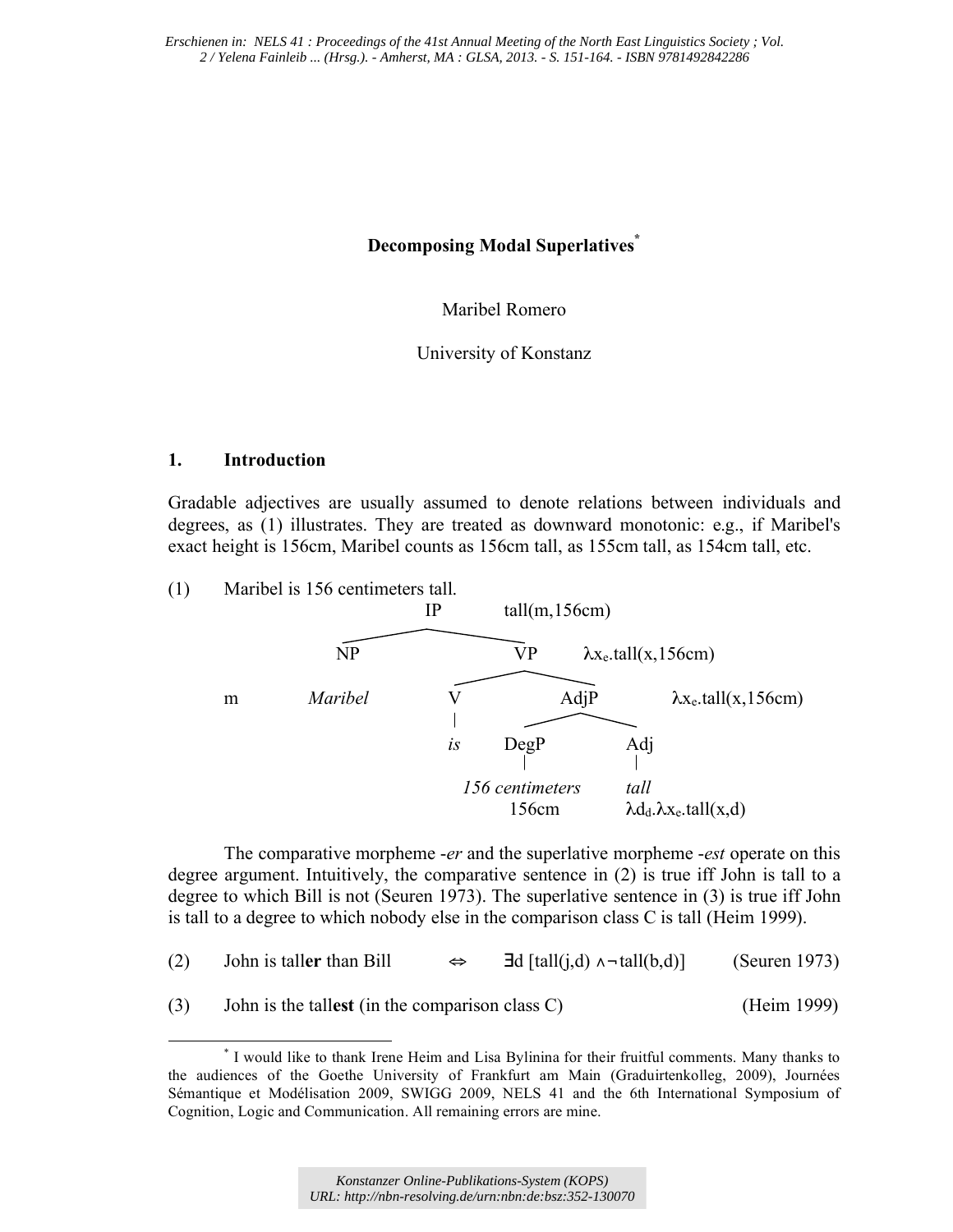$\Leftrightarrow$   $\exists d \, [\text{tall}(i,d) \& \forall z \in \mathbb{C} \, [z \neq i] \rightarrow \neg \, \text{tall}(z,d)]$ 

This paper is concerned with superlatives with modal modifiers like *possible*, *imaginable*, *conceivable*, etc., exemplified in (4)-(5). Next to their regular modifier reading in (4a)-(5a), these adjectives have an "as X as possible/imaginable/conceivable" reading (Corver 1997, Larson 2000, Schwarz 2005). This second reading, paraphrased in (4b)-(5b), will be called "modal superlative reading" and will be the focus of the paper.

- (4) I bought the largest possible present.
	- a. "Out of objects that were possible presents, I bought the largest one."
	- b. "I bought as large a present as it was possible for me to buy."
- (5) I talked to the fewest possible guests.
	- a. "Out of the individuals that were possible guests, I talked to the fewest."
	- b. "I talked to as few guests as it was possible for me to talk to."

Two interesting restrictions have been observed concerning the modal superlative reading. First, when *possible* is placed postnominally, only the modal superlative reading arises and the regular modifier reading lost (Larson 2000, Schwarz 2005): (6)-(7).

- (6) I bought the largest present possible. a. \* "Out of objects that were possible presents, I bought the largest one." b. "I bought as large a present as it was possible for me to buy."
- (7) I talked to the fewest guests possible. a. \* "Out of the individuals that were possible guests, I talked to the fewest." b. "I talked to as few guests as it was possible for me to talk to."

Second, for the modal superlative reading to arise with prenominal *possible*, the modal adjective has to be in a special local configuration with the superlative morpheme *est* (Schwarz 2005). In German, each prenominal adjective must carry its own agreement inflection, with this exception: superlative adjectives followed by modal adjectives like *möglich* ('possible') can carry this inflection, as in (8), but do do not need to, as in (9). This choice correlates with semantic interpretation. Example (8) only has the regular modifier reading and example (9) only has the modal superlative reading. That is, for the modal superlative reading to arise, the superlative adjective and *möglich* ('possible') need to "share" the inflection suffix, as if the string was parsed as one complex noun modifier *[Adj+st möglich]+Infl* rather than as two independent adjectives.

| (8) | Ich habe das größt.e                                                              |  | möglich.e Geschenk gekauft.                          | (Schwarz 2005)          |  |
|-----|-----------------------------------------------------------------------------------|--|------------------------------------------------------|-------------------------|--|
|     |                                                                                   |  | have the largest. Infl possible. Infl present bought |                         |  |
|     | 'Out of the possible presents, I bought the largest one.'                         |  |                                                      | <b>REGULAR MODIFIER</b> |  |
|     |                                                                                   |  |                                                      |                         |  |
| (9) | Ich habe das größt                                                                |  | möglich.e Geschenk gekauft.                          | (Schwarz 2005)          |  |
|     | have the largest<br>$\mathbf{L}$                                                  |  | possible.Infl present gekauft                        |                         |  |
|     | 'I bought as large a present as it was possible for me to buy.' MODAL SUPERLATIVE |  |                                                      |                         |  |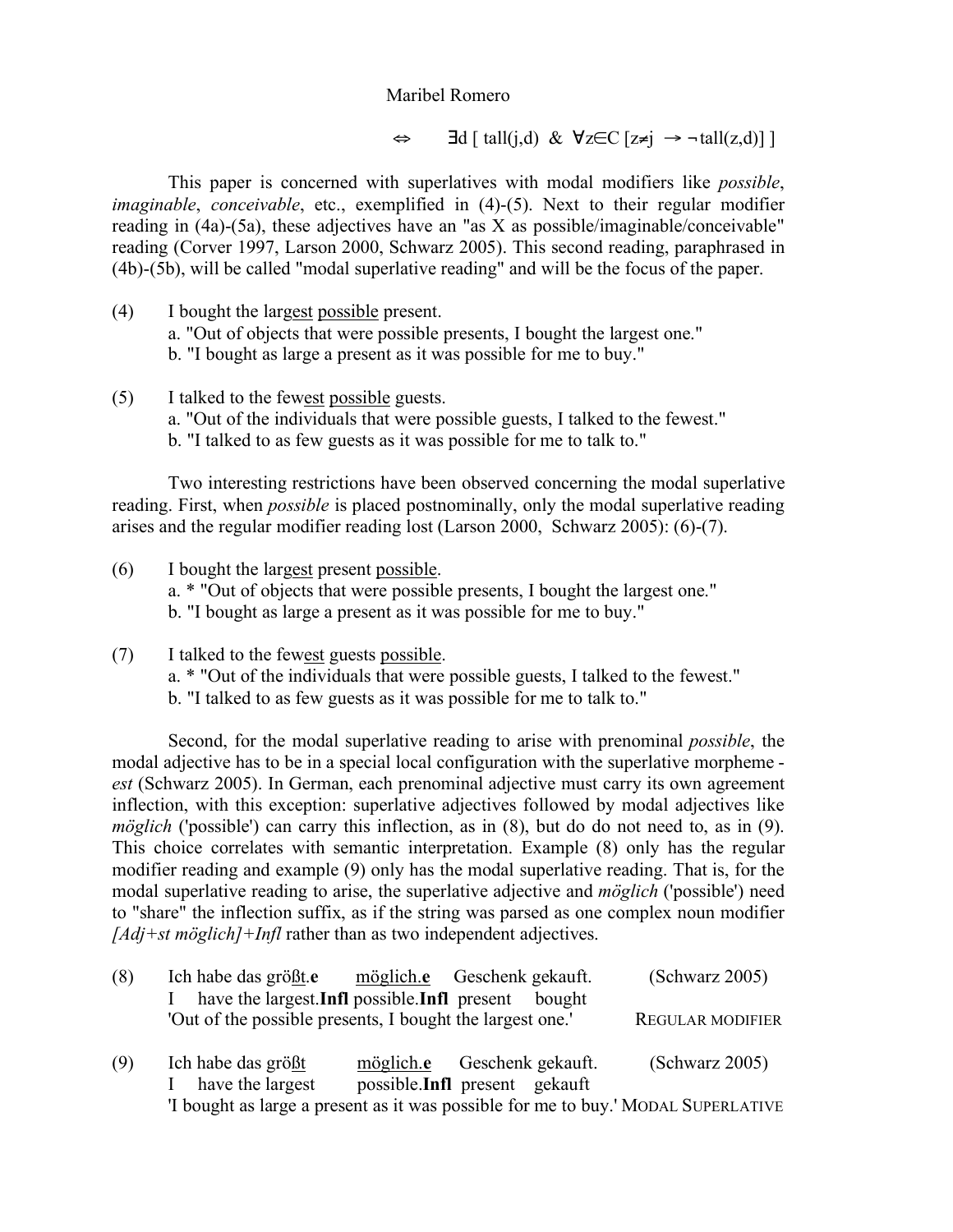Locality between -*est* and prenominal *possible* is required in English too. In (10), the adjective *affordable* intervenes between -*est* and *possible,* and as a consequence the modal superlative reading  $(10b)$  is not available. In  $(11)$ , the use of an analytic superlative makes -*est* and *possible* non-adjacent, and again the reading (11b) is lost.

- (10) I bought the largest **affordable** possible present. (Schwarz 2005) a. "Out of objects that were affordable possible presents, I bought the largest one." b. \* "I bought as large an affordable present as it was possible for me to buy."
- (11) She rented the most **luxurious** possible car. (Schwarz 2005) a. "Out of objects that were possible cars, she rented the most luxurious one." b. \* "She rented as luxurious a car as it was possible for her to rent."

There are two main approaches to the modal superlative reading. The first one, due to Larson (2000), sets out to explain the first restriction and takes the source of this reading to be a postnominal reduced relative clause with an infinitival complement, as in (12). The infinitival clause can be optionally elided leaving an ACD gap, producing (6), and then the adjective can optionally be "promoted" to prenominal position, yielding  $(4)$ .<sup>1</sup> Schwarz (2005) contends that, under such analysis, it is difficult to explain why the promoted *possible* should land in a position local to the superlative morpheme, as the second restriction showed. Schwarz concentrates on the locality restriction and treats *-est possible* as a non-decomposible degree operator, defined in (13):

(12) I bought the largest present  $\lceil_{\text{Reduced RC}}\rceil$  possible for me to buy].

(13)  $\mathbb{F}-\text{est possible}\mathbb{F}^w =$  $\lambda P_{\leq s \, ds}$ .  $\forall d \in \exists w' [wRw' \& P(w')(d)=1] \rightarrow P(w)(d)=1$ 

The goal of this paper is to provide a compositional analysis of the sequence Adj+*est possible* and of the modal superlative reading that:

(i) allows us to reconcile the two observations above about its surface syntax. The string *[-est possible]* (together with some covert material) will be treated as a syntactic unit (with Schwarz 2005, contra Larson 2000), further decomposible (contra Schwarz 2005). This will derive the locality restriction. The modal superlative reading will be analysed as involving a Logical Form (LF) structure with an ACD clause (with Larson 2000, contra Schwarz 2005). This will capture the sensed parallelism between (12), (6) and (4) (see footnote 1), and will partly address the restriction on postnominal *possible*.

(ii) uses LF structures independently motivated for superlatives and degree constructions,

(iii) and derives the correct truth conditions "as X as possible (and no more)".

 <sup>1</sup> Larson (2000) notes that this derivation also explains why pre-/postnominal *possible* has a modal superlative reading whereas *potential* and *probable* do not: (i). This is because the former adjective but not latter adjectives allow for an infinitival complement: (ii)-(iii).

<sup>(</sup>i) I bought the largest potential / probable present . \* Modal superlative reading.

<sup>(</sup>ii) It is possible [PRO to interview that candidate].

<sup>(</sup>iii) \* It is potential/probable [PRO to interview that candidate].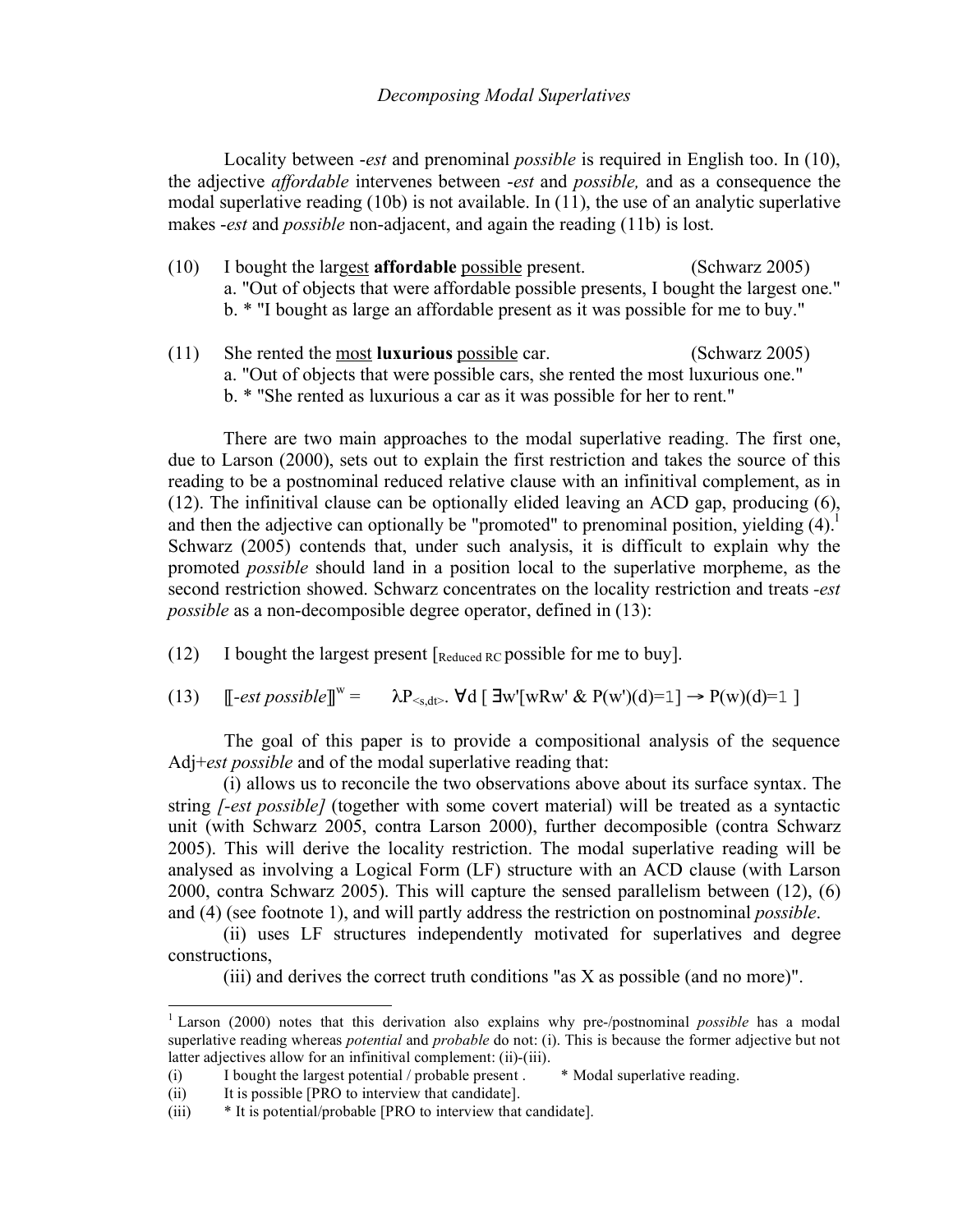The proposal in this paper will have some consequences for the bigger picture of comparative and superlative constructions.<sup>2</sup> On the one hand, for the comparative morpheme, it has been argued that we need two lexical entries for -*er* crosslinguistically: a 3-place predicate -*er*, defined in (14), and a 2-place predicate -*er*, given in (15) (Bhatt and Takahashi 2008). The 3-place -*er* occurs in phrasal comparatives non-amenable to a deletion account, e.g. Hindi-Urdu (16). The 2-place -*er* is used *inter alia* for clausal comparatives like (17) and for (18). The semantic computation of (17) and (18) is partially sketched below. Note that, while the measure phrase *156 centimeters* in (1) was assumed to denote a degree point, we need the measure phrase *2 meters* in (18) to provide a set of degrees. An operation is needed that shifts a degree point into the appropriate set of degrees. This operation is formulated in this paper as a type-shifter, defined in  $(18d)$ .<sup>3</sup>

(14)  $\left[\left[-e r_{3-\text{place}}\right]\right]^{\text{w}} = \lambda x_{\text{e}}.\lambda P_{\leq \text{d},\text{et}}.\lambda y_{\text{e}}.\ \text{Id}\left[P(\text{d})(y) \ \&\ \neg (P(\text{d})(x))\right]$ 

(15) 
$$
[\![-er_{2\text{-place}}]\!]^{\mathrm{w}} = \lambda Q_{\langle d, t \rangle} . \lambda P_{\langle d, t \rangle} . \exists d \; [P(d) \& \neg (Q(d))]
$$

- (16) Atif-ne Boman-se zyaadaa kitaabe parh- i (Hindi-Urdu) Atif-Erg Boman-than more books.f read-Pfv.FP1 'Atif read more books than Boman.'
- (17) John is taller than Mary is. a. LF:  $[-er$   $[(than) 1$  Mary is  $\leq t_1$ -tall  $]$   $[2$  John is  $t_2$ -tall  $]$ b.  $\llbracket 2 \text{ John is } t_2$ -tall $\rrbracket^w$ =  $\lambda d'$ . tall(j,d')<br>=  $\lambda d'$  tall(m d' c.  $\llbracket l$  *Mary is t<sub>1</sub>-tall* $\rrbracket^w$  $\lambda$ d'. tall(m,d') d.  $[[[-er_{1}](than) \, 1 \, Mary \, is \, \lt_{t_1} - tall \geq ] \, ] \, [ \, 2 \, John \, is \, t_2 - tall \, ] ]^w = 1 \, \text{ iff}$  $\exists d$  [tall(j,d) &  $\neg$ tall(m,d)]

(18) John is taller than 2 meters. a. LF:  $[-er \text{[(than) 2 meters]}]$   $[2 \text{ John is } t_2$ -tall  $]$ b.  $\llbracket 2 \text{ John is } t_2$ -tall $\rrbracket^w$ =  $\lambda d'. \text{ tall}(j,d')$ <br>=  $2m$ c. [[*2 meters*]]  $2m$  (Cf. (1)) d. Type shifter SHIFT $\leq_{d \rightarrow \leq d, t>}$ λd".λd'. d'≤d" e. SHIFT<sup>≤</sup><sub>d→<d,t></sub>([[2 meters]]  $\lambda$ d'. d'≤2m f.  $\llbracket$ *[-er [(than) 2 meters] ] [ 2 John is t<sub>2</sub>-tall ]* $\rrbracket^w = 1$  iff  $\exists d$  [tall(j,d) &  $\neg$ (d ≤2m)]

<sup>&</sup>lt;sup>2</sup> Thanks to Irene Heim (p.c.) for pointing out the relevance of the comparative data and of the 2place/3-place discussion.

<sup>&</sup>lt;sup>3</sup> This is an oversimplification. We could have treated 2 meters as denoting a set of degrees from the beginning and do some type adaptation in (1) rather than in (18) (cf. Schwarzschild (2005)). However, Pancheva (2006) identifies several languages where the comparison argument is a definite free relative denoting a degree point; this degree is then converted into a set of degrees by an overt (Polish *niz* 'than', see also Romance) or covert element (Russian *cem* 'wh-' comparatives, Polish *jak* 'wh-' comparatives). Thus, the overall observation remains: shifting from a degree point to a set of degrees, as in (18d), is needed. This will be important later in the proposal. I thank Lisa Bylinina for discussion on these issues.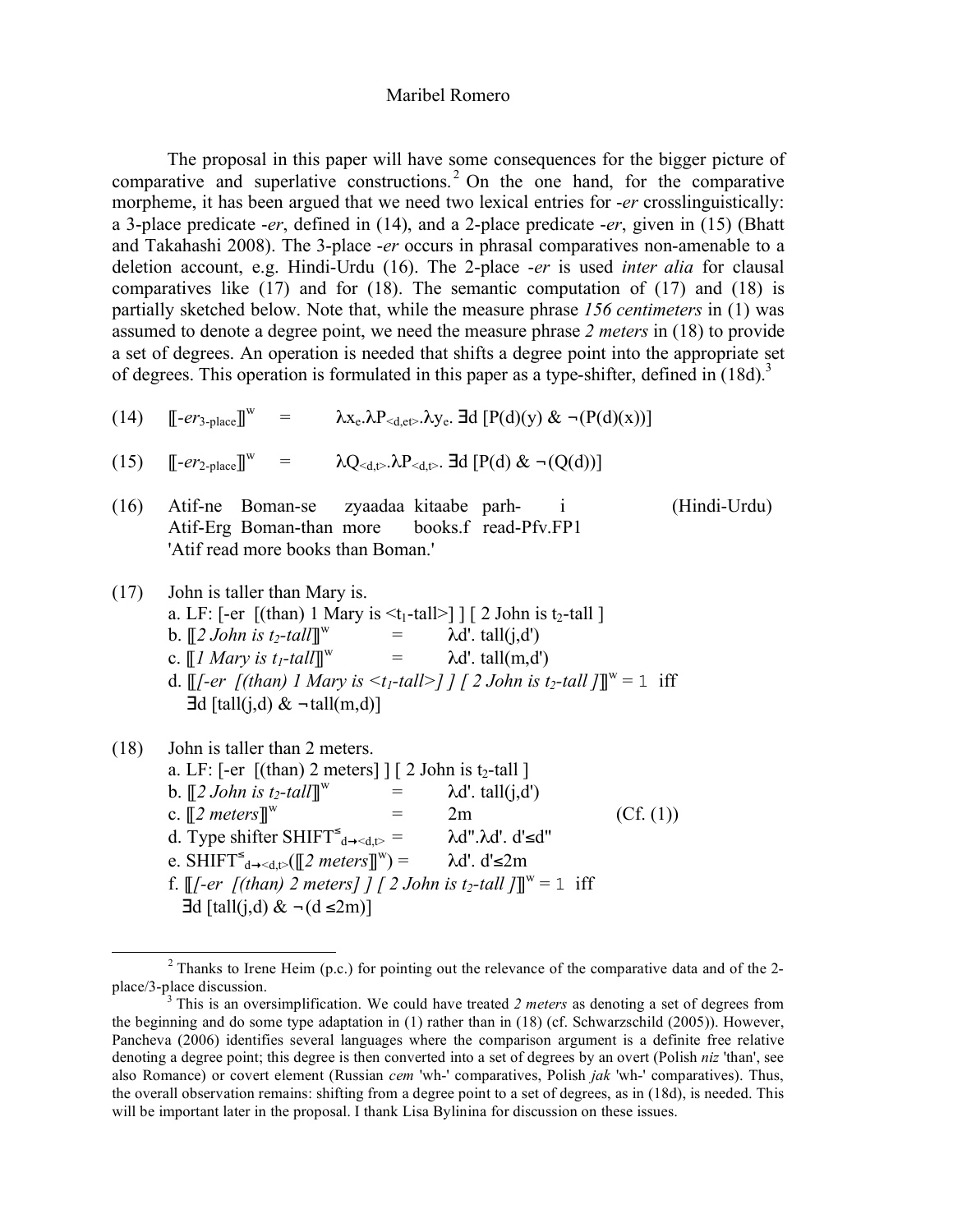# *Decomposing Modal Superlatives*

On the other hand, for superlative constructions, it is not clear whether we need to distinguish between a 3-place -*est* and a 2-place -*est*. Two such lexical entries, given in (19)-(20), have been defined in the literature (Heim 1999), but they have been treated as theoretical alternatives to each other. Evidence for 3-place -*est* arguably comes from cases like (21), with the overt comparison argument *among the candidates* (type <e,t>). If the analysis in the present paper is correct, it provides empirical support for a separate 2 place -*est*.

- (19)  $\left[\begin{array}{cc} \left[ -est_{3-\text{place}} \right] \right]^w = \lambda Y_{\leq e,\uparrow>} \cdot \lambda P_{\leq d,e\uparrow>} \cdot \lambda x_e$ . **3d**  $\left[ P(d)(x) \& \forall y \in Y[y \neq x \rightarrow \neg (P(d)(y))] \right]$
- (20)  $\left[\left[-est_{2-\text{place}}\right]\right]^w = \lambda \mathbb{Q}_{\le d,t} \ge \lambda P_{\le d,t}$ . **3d**  $\left[\left(P(d) \& \forall Q \in \mathbb{Q} \left[Q \neq P \rightarrow \neg(Q(d))\right]\right]\right)$
- (21) John is the tallest among the candidates.

This paper is organized as follows. Section 2 provides background on LF analyses of superlatives. Section 3 presents our proposal using the 2-place lexical entry -*est*. Some attempts with 3-place -*est* are sketched and dismissed in section 4. Section 5 concludes.

# **2. Background: LF Analyses of Superlatives**

A well-known ambiguity is found in superlatives sentences with a covert comparison class argument *C* (Szabolcsi 1986, Heim 1999). Under the so-called ABSOLUTE reading, sentence (22) can be paraphrased as "John climbed a mountain higher than any other (relevant) mountain". The intuition is that we compare mountains in terms of their height, pick the highest one (Mount Everest if the relevant comparison class is the set of mountains in the world), and assert that John climbed that mountain. Under the so-called RELATIVE reading, (22) is paraphrasable as "John climbed a higher mountain than anybody else (relevant) climbed". Now we compare John to other mountain-climbers in terms of their climbing achievements. Heim's example (23) displays the same ambiguity, each of the answers in (23a,b) corresponding to one of the readings:

- (22) John climbed the highest mountain.
- (23) Who wrote the largest prime number on the blackboard? a. Nobody, of course! There is no largest prime number! ABSOLUTE reading b. John did. He was the only one above 100. RELATIVE reading

Heim (1999) develops two alternative LF-based accounts of this ambiguity, one using 3-place -*est* and one using 2-place -*est*. In both cases, the main idea is that the Degree Phrase *[*-*est C]* can undergo LF movement out of its host NP, leaving behind a trace of type d. The LF position of *[*-*est C]* then determines the range of possible choices for the contextual comparison class [[*C*]], which in turn (partly) determines whether we obtain the absolute or the relative reading.<sup>4</sup> We will present each account in turn, to see in sections 3 and 4 which of the two is best suited to derive the modal superlative reading.

 $\overline{a}$ Both alternatives assume that *the* is semantically vacuous, with an abstract THE or A instead.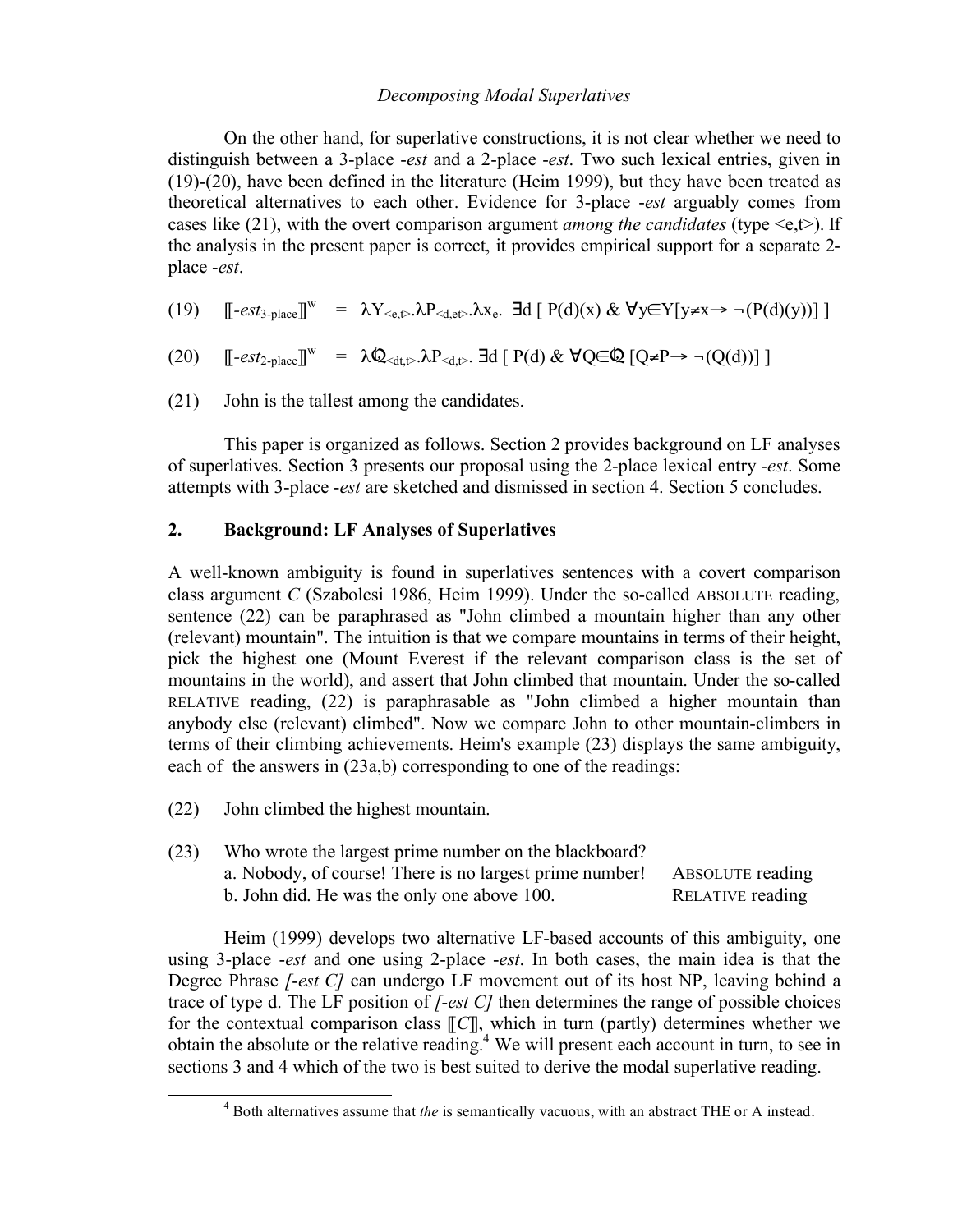#### **2.1. Analysis of the Absolute / Relative Ambiguity using 3-place -***est*

Heim's (1999) lexical entry for 3-place -*est* including presuppositions is given in (24):

- (24) 3-place lexical entry and presuppositions:  $\lbrack \lbrack -est \rbrack \rbrack = \lambda Y_{\leq e} \cdot \lambda P_{\leq d,e} \cdot \lambda X_e$ . **Ed**  $\lbrack P(d)(x) \& \forall y \in Y \mid y \neq x \rightarrow \neg (P(d)(y))] \rbrack$ Presuppositions: (a) the third argument, x, is a member of the comparison class, Y.
	- (b) all members of the comparison class Y have the property P to some degree.

The ABSOLUTE reading is derived by scoping the DegP *[*-*est C]* within its host NP as in (25). The LF sister of *[*-*est C]* is the constituent *[1 t1-high mountain]*, which expresses a  $\langle d, \langle e, t \rangle \rangle$ -property relating mountains to their degrees of height. Note that the presupposition (24b) requires that all members of the comparison class  $\llbracket C \rrbracket$  –written as the set C in the formulas– have the sister property to some degree. This boils down to requiring that C be a set of mountains. If C equals e.g. {z: z is a mountain on earth}, the absolute reading obtains with *the highest mountain* referring to Mount Everest. <sup>5</sup>



The RELATIVE reading arises from scoping *[*-*est C]* outside its host NP and adjoining it under the term to be compared, as in (26). Now the sister constituent, *[1 climbed A t<sub>1</sub>-high mountain]*, expresses a  $\langle d, \langle e, t \rangle \rangle$ -property relating mountain climbers to their achievements in terms of heights of mountains climbed. Thus, by (24b), all members of the comparison class C are mountain climbers that have climbed some mountain of some height. The result is comparison among mountain climbers.

 $rac{1}{5}$  $<sup>5</sup>$  (25) also allows for the relative reading. See Heim (1999), Sharvit and Stateva (2002) and Büring</sup> (2007) among others for discussion.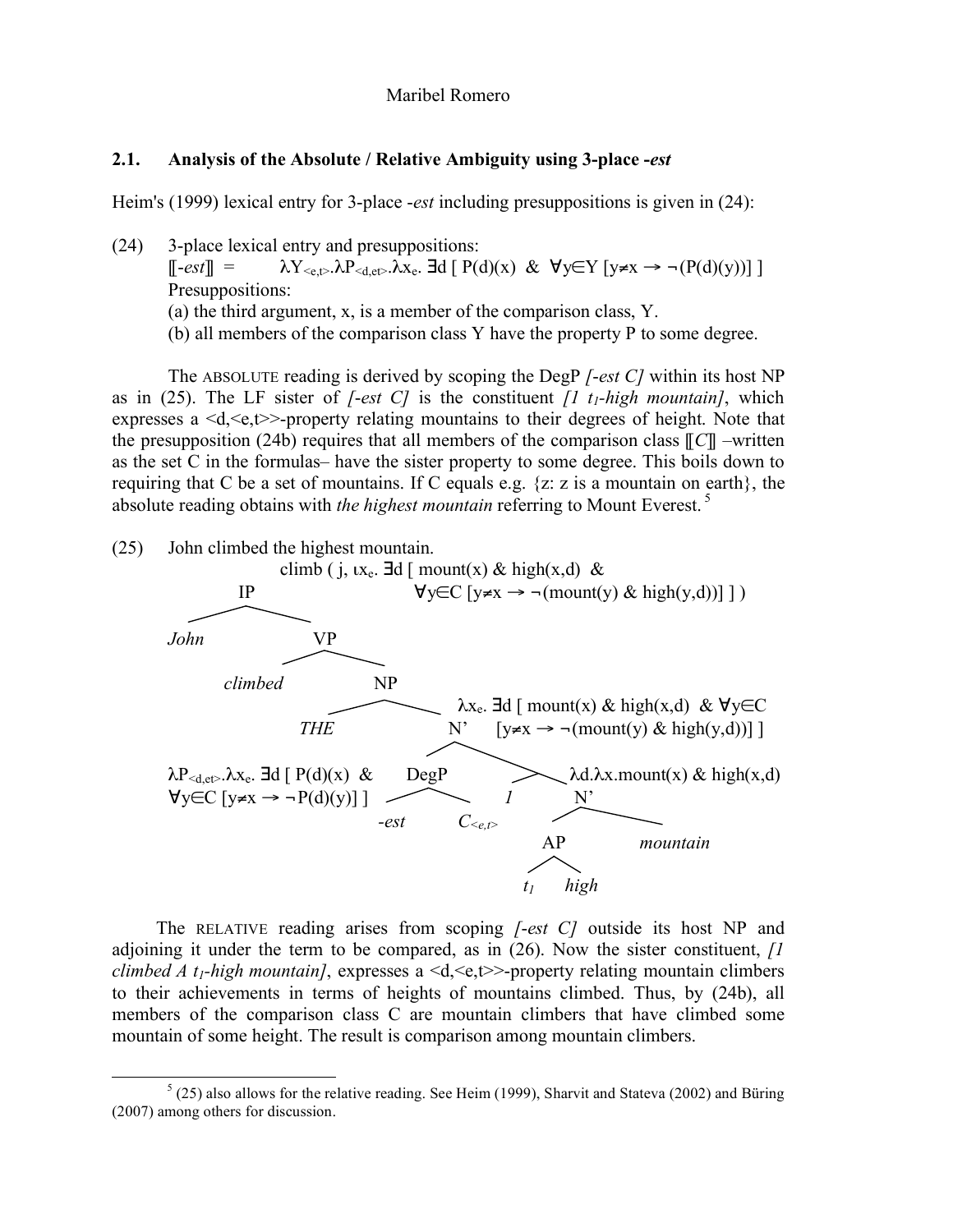(26) John climbed the highest mountain.



# **2.2. Analysis of the Absolute / Relative Ambiguity using 2-place -***est*

The 2-place -*est* is spelled out in (27). As before, the LF position of *[-est C]* delimits the range of possible comparison classes C. But now focus structure is taken into account to shape C further. This is needed due to examples like (28), where two different relative readings arise: (28a) compares letter recipients whereas (28b) compares letter senders. This extra "shaping" of C is achieved via Rooth's (1985) squiggle operator  $\sim$  in (29).

- $(27)$   $\left[\begin{array}{l} -e^{t} \end{array}\right] = \lambda \mathbb{Q}_{\leq d(t)} \cdot \lambda P_{\leq d(t)}$ . **E**d  $\left[P(d) \& \forall Q \in \mathbb{Q} \left[Q \neq P \rightarrow \neg (Q(d))\right]\right]$ Presupposition: P is a member of  $\mathbb{Q}^6$ .
- (28) a. John wrote the longest letter to MARY. b. JOHN wrote the longest letter to Mary.
- (29)  $[\![\alpha \sim C]\!]$  is felicitous only if C is a subset of the focus semantic value of  $\alpha$ .

The RELATIVE reading results when *[-est C]* moves out of the host NP and attains sentential scope, as in (30a). Given (29), C must be constrained as to fulfill the condition in (30b). The final truth conditions are spelled out in (30c), yielding the relative reading.

(30) JOHN climbed the highest mountain. a. LF:  $\left[ \begin{array}{cc} \text{--} \text{--} \end{array} \right]$  [1 $\left[ \text{JOHN}_F \text{climbed A } t_1\text{-high mountain} \right]$ ] ~ C ] b. C  $\quad \subseteq$   $\left[$   $\left[$ *I*[*JOHN<sub>F</sub> climbed A t<sub>1</sub>-high mountain*]]<sup>F</sup> C  $\subseteq$  {  $\lambda$ d'. x climbed a d'-high mountain: x∈D<sub>e</sub> }<br>C  $\subseteq$  {  $\lambda$ d' Iohn climbed a d'-high mountain  $\lambda$ d' { λd'. John climbed a d'-high mountain, λd'. Bill climbed a d'-high mountain, λd'. Chris climbed a d'-high mountain, ... } c.  $\exists d \, [\, \exists z \, [\text{mount}(z) \& \text{high}(z,d) \& \text{climb}(j,z)] \&$  $\forall Q \in C \mid Q \neq (\lambda d'$ . John climbed a d'-high mountain)  $\rightarrow \neg (Q(d)) \mid \neg$ 

 <sup>6</sup>  $6$  As Heim notes, this presupposition follows from the operator  $\sim$  and does not need to be stated in the lexical entry. Although not essential for our examples, I will keep it here. See Romero (in prep.).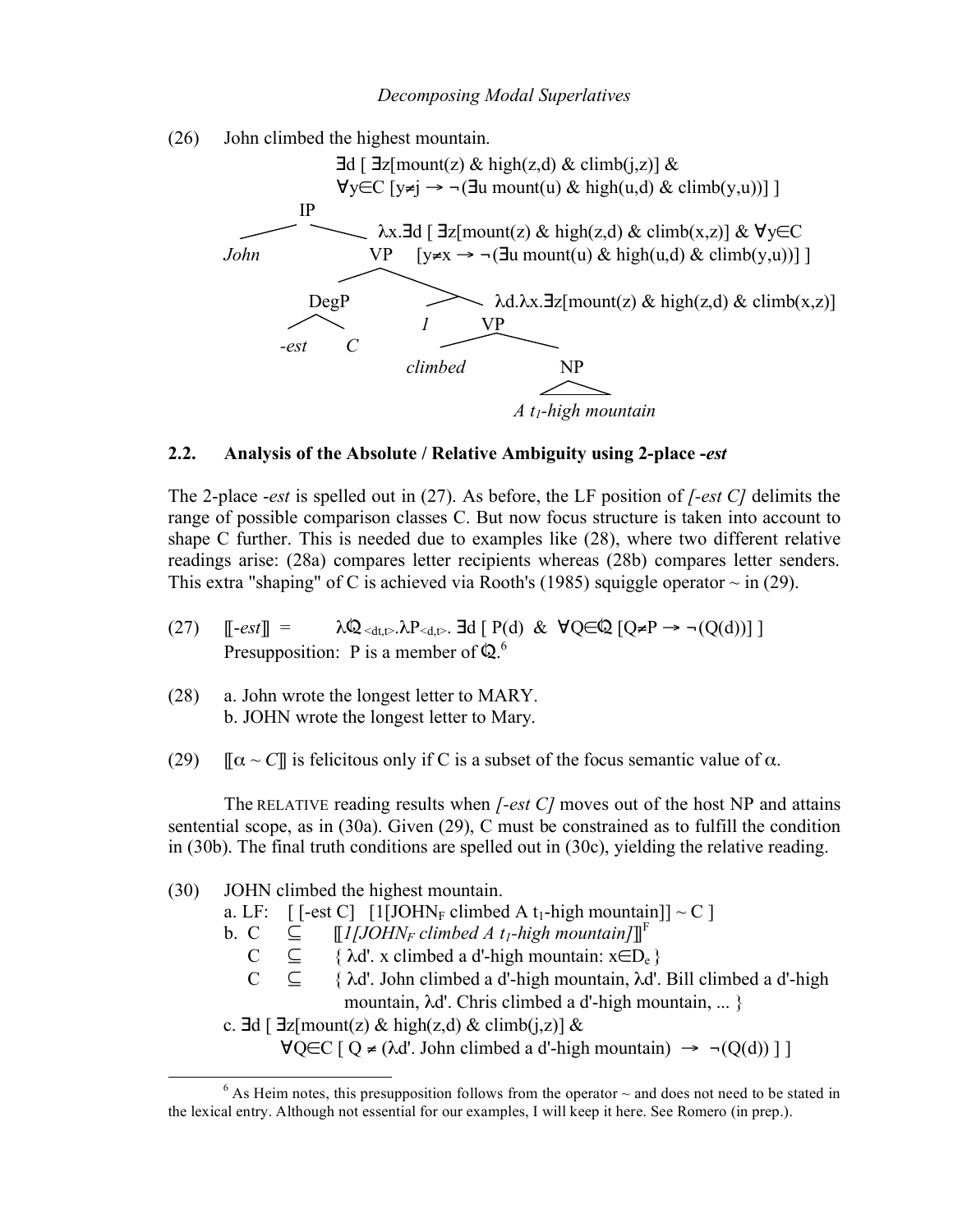To derive the ABSOLUTE reading within Heim's (1999) second LF analysis, an extra assumption is needed: Traces and other empty categories can be focus-marked. This assumption finds empirical support in examples like (31) and (32), which have relative readings similar to those in (28) except that the focused element would have to be a trace or PRO. With this assumption, and allowing for a trace  $t_2$  of type e within the NP, as in  $(33a)$ ,<sup>7</sup> the comparison class C would be constrained as in  $(33b)$ . The final truth conditions in (33c) correspond to the absolute reading.

- (31) a. I met the person that John wrote the longest letter to  $t_F$ . Cf. (28a) b. I met the person that  $t_F$  wrote the longest letter to Mary. Cf. (28b)
- (32) How does one impress Mary? By  $PRO<sub>F</sub>$  writing the longest letter to her. Cf. (28b)
- (33) John climbed the highest mountain.

a. LF: John climbed THE 2 [ [-est C] [1[  $t_{2,F}$  t<sub>1</sub>-high mountain]] $\sim$ C ]

- b. C  $\subseteq$   $\left[\frac{1}{t_{2,F}}t_1\text{-high mountain}\right]$ <sup>F</sup>
	- $C \subseteq \{ \lambda d'. x \text{ is a } d'$ -high mountain:  $x \in D_e \}$
	- $C \subseteq \{\lambda d'$ . Everest is a d'-high mountain,  $\lambda d'$ . Kilimanjaro is a d'-high mountain, λd'. Aneto is a d'-high mountain, ... }

c. John climbed the unique z:  $\exists d \mid \text{mount}(z) \& \text{hight}(z,d) \& \text{sim}$ 

 $\forall Q \in C \left[ Q \neq (\lambda d'.z \text{ is a } d'\text{-high mountain}) \rightarrow \neg Q(d) \right]$ 

# **3. Proposal using the 2-place Lexical Entry -***est*

I propose to derive the modal superlative reading using Heim's (1999) 2-place -*est*, repeated in (34) below. The idea is the following. In comparative constructions, the comparison term can be introduced by an overt *than-*phrase/clause, as in (2) and (16)- (18), or by a covert indexical variable C. In the latter case, the value of C is resolved contextually, sometimes with the help of focus, as in (35). Similarly, we would expect that, in superlative constructions, the comparison class argument can be expressed overtly or be introduced by a covert indexical C. Sentence (22) in its absolute and relative readings exemplifies the latter possibility, with the DegP shaped as *[DegP -est C]*. I propose that modal superlative readings arise from the former possibility, with *[1 possible*  $\blacktriangle$ <sub>*ACD</sub>* overtly expressing the comparison class argument of -*est*.</sub>

- (34) 2-place lexical entry:  $\lbrack \lbrack -est \rbrack \rbrack = \lambda \mathbb{Q}_{\leq d,t} \& \lambda P_{\leq d,t}$ .  $\exists d \lbrack P(d) \& \forall Q \in \mathbb{Q} \lbrack Q \neq P \rightarrow \neg Q(d) \rbrack \rbrack$ Presupposition: P is a member of  $\mathbb{Q}$ .
- (35) a. John is taller. b. John sent more pictures to MARY.

c. JOHN sent more pictures to Mary.

 <sup>7</sup>  $^7$  Heim (1999) does not spell out absolute LFs with 2-place -est. (33a) is my implementation of her ideas.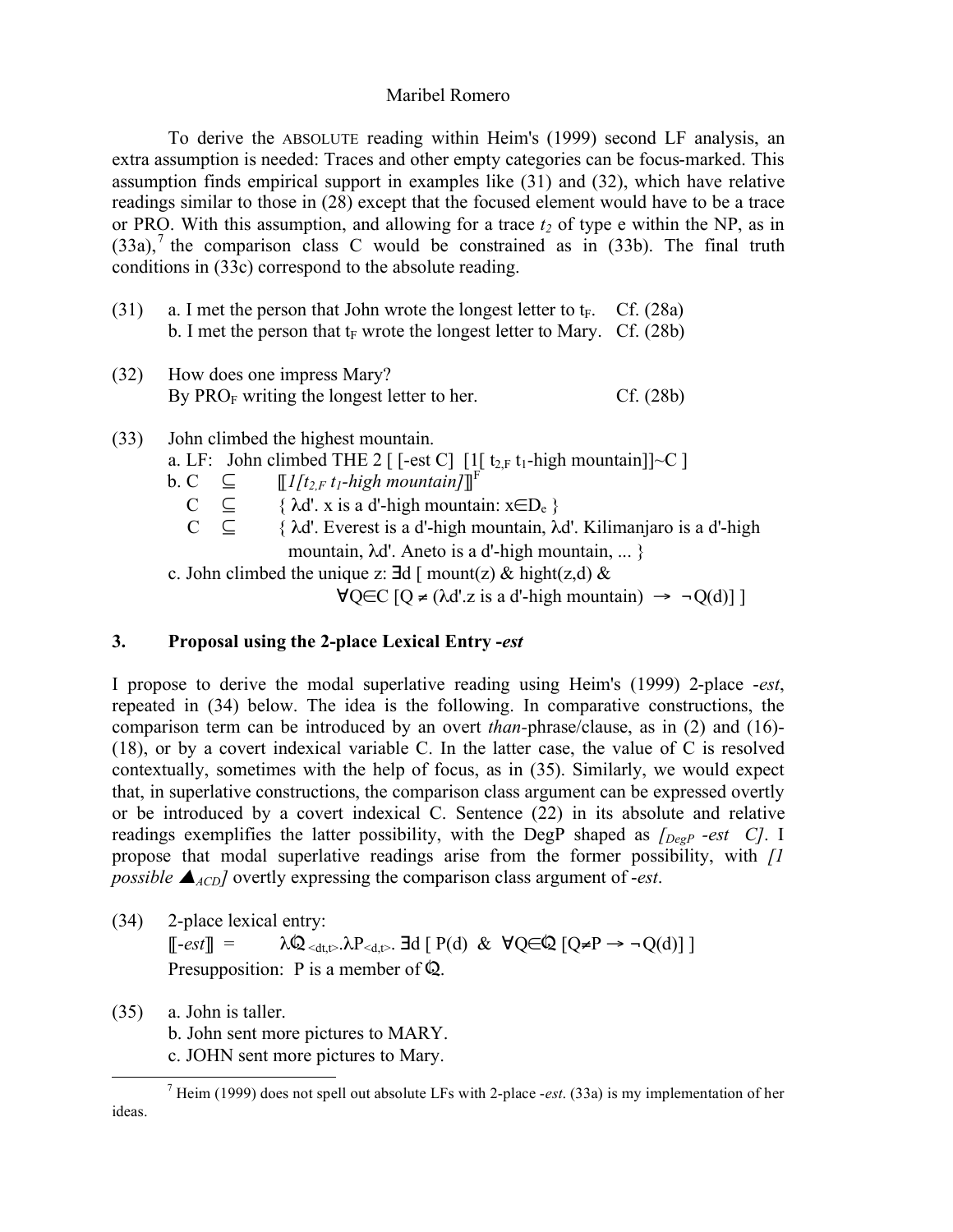#### *Decomposing Modal Superlatives*

Let us apply this idea to a first example. (36) in its modal superlative reading has the LF below. The Degree Phrase consists of -*est* plus its comparison class complement XP. This XP is basically a degree relative clause (*(that)1 it was possible for him to climb a t1-high mountain*) expressed as a reduced relative (*1 possible for him to climb a t1-high mountain*) with antecedent-contained IP-deletion (*1 possible*  $\triangle$ ), à la Larson (2000). DegP moves out of the host NP to gain sentential scope, as in the relative LF in §2.2. Finally, the ACD gap is resolved, feeding the structure (37) to semantic interpretation.

(36) John climbed the highest possible mountain.



(37) [-est [1 possible  $\leq$  John climb A t<sub>1</sub>-high mountain  $\geq$ ] [2 John climbed A t<sub>2</sub>-high mountain]

The semantic computation is spelled out in (38). Parallel to the type-shifter SHIFT<sup> $\epsilon$ </sup><sub>d→<d,t></sub> (18d) turning a degree point into the set of degrees lower or equal to it, a shifter SHIFT<sup>≤</sup>  $\ll_{d,t}$   $\rightarrow$   $\ll$  at,t is defined in (38e) turning a set of degree points into the set of corresponding degree sets. The final truth conditions and presupposition are given in (38g). To see more intuitively what the formula says, consider a scenario where John is allowed to climb mountains that are 3000m high or less, but no higher than that. The set of allowed "intervals" will be  $\{\lambda d''.d'' \leq 1m, \lambda d''.d'' \leq 2m, \ldots, \lambda d''.d'' \leq 1000m, \ldots,$  $\lambda$ d".d"≤2000m, ...,  $\lambda$ d".d"≤3000m}. This set is the comparison class in (38f). Now consider the "interval" corresponding to the maximal mountain-height that John climbed in the actual world. This is John's actual "interval" in (38a). The sentence then presupposes that John's actual "interval" is one of the intervals in the comparison class, and asserts that John's actual "interval" contains a degree point that no other "interval" in that class contains. Hence, John climbed as high a mountain as possible (and no higher).

 $(38)$  a.  $\llbracket 2 \text{ John climbed A } t_2\text{-high mountain} \rrbracket =$ λd.  $\exists$ x [mount(x) & climb(j,x) & high(x,d)] b.  $\llbracket \langle$ -*John climbed A t<sub>1</sub>-high mountain*> $\llbracket = 1$  iff  $\exists$ x [mount(x) & climb(j,x) & high(x,g(1))] c.  $[possible < John$  climbed A t<sub>1</sub>-high mountain> $] = 1$  iff  $\Diamond \exists x \, [\text{mount}(x) \& \text{climb}(i,x) \& \text{high}(x,g(1))]$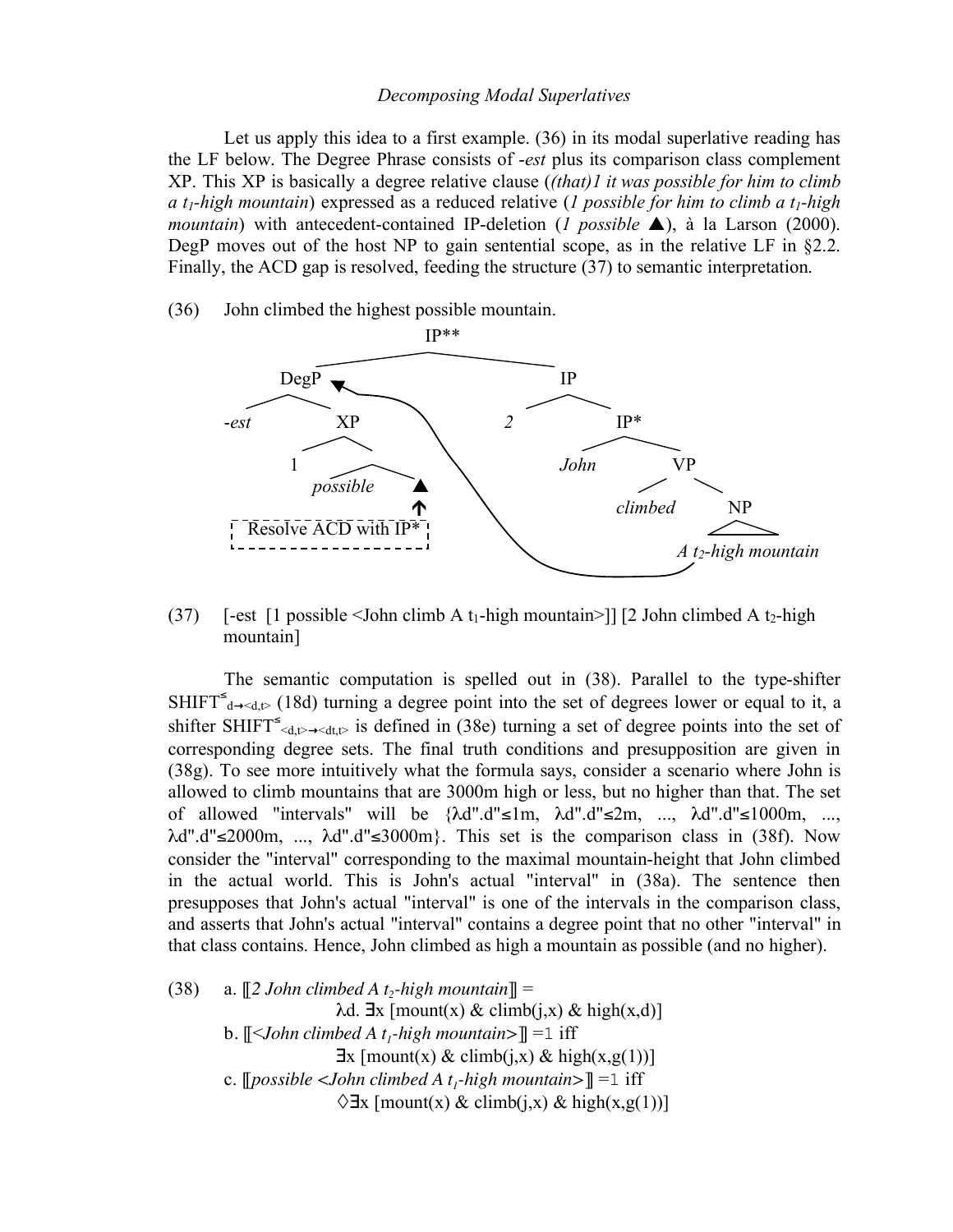d.  $\llbracket l$  possible  $\lt$ John climbed A t<sub>1</sub>-high mountain> $\rrbracket$  = λd.  $\Diamond$ **∃**x [mount(x) & climb(j,x) & high(x,d)] e. SHIFT<sup>≤</sup>  $\langle d, t \rangle \rightarrow \langle dt, t \rangle = \lambda D \langle d, t \rangle$ .  $\lambda D' \langle d, t \rangle$ .  $\exists d' [D(d') \& D' = \lambda d'' \cdot d'' \leq d']$ f. SHIFT<sup> $\leq_{d,t\geq t\leq d,t\geq t} (\llbracket l \text{ possible } <1 \text{ohn } climbed A t_l-high \text{ mountain>} \rrbracket) =$ </sup>  $\lambda$ D'<sub><d,t></sub>. **∃**d' [  $\Diamond$ **∃**x[mount(x) & climb(j,x) & high(x,d')] & D'=λd".d"≤d' ] g.  $[IP^{**}] = 1$  iff  $\exists d \, [\, \exists x \, [\text{mount}(x) \& \text{climb}(i,x) \& \text{high}(x,d)] \&$  $\forall D' \mid (\exists d' \mid \Diamond \exists x [mount(x) \& claimb(i,x) \& high(x,d')] \& D' = \lambda d''.d'' \leq d'$  $\& D' \neq \lambda d. \exists x \; [\text{mount}(x) \& \text{climb}(i, x) \& \text{high}(x, d)] \rightarrow \neg D'(d)]$  Presupposition: (38a) is a member of (38f). That is:  $\exists d' \upharpoonright \Diamond \exists x \upharpoonright \text{mount}(x) \& \text{climb}(i,x) \& \text{high}(x,d') \upharpoonright \&$ λd.  $\exists$ x [mount(x) & climb(j,x) & high(x,d)] = λd".d"≤d']

Following Hackl (2009), *most* is underlyingly *many +* -*est*, with *many* defined in (39). *Fewest* is *LITTLE* + *many +*-*est*, where *LITTLE* basically amounts to negation and can scope not just over the adjective it originates with but also higher (Heim 2006).<sup>8</sup>

(39)  $\text{[many]} = \lambda d_d \lambda x_e$ .  $|x| \ge d$  (Adapted from Hackl 2009)

This allows us to analyse examples (40) with *most* and (43) with *fewest* in a way parallel to (36). In (40), after the DegP moves out of the host NP to the top of the clause and ACD is resolved, we have the LF (41) and the abridged semantic derivation in (42):

- (40) John climbed the most possible mountains. a. Modal superlative reading: "John climbed as many mountains as possible".
- (41) [-est  $\lceil 1 \rceil$  possible  $\leq$  John climbed t<sub>1</sub>-many mountains>]]  $\lceil 2 \rceil$  John climbed t<sub>2</sub>-many mountains]
- (42) a.  $[2 \text{ John climbed } t_2\text{-many mountains}] = \lambda d$ .  $\exists x \text{ [mount(x) & climb(j, x) & |x| \geq d]}$ b.  $\text{SHIFT}^{\leq}(d, t) \rightarrow \text{Sd}, t \gg 0$  =  $\lambda D_{\leq d, t}$ .  $\lambda D'_{\leq d, t}$ .  $\exists d' \left[ D(d') \& D' = \lambda d'' \cdot d'' \leq d' \right]$ c. SHIFT<sup> $\leq_{\text{d},t\geq\to\text{d}t,t\geq}$  ([[*l* possible  $\lt$ John climbed t<sub>1</sub>-many mountains>]]) =</sup>  $\lambda$ D'<sub><d,t></sub>. **∃**d' [  $\Diamond$ **∃**x[mount(x) & climb(j,x) & |x|≥d')] & D'=λd".d"≤d' ] d.  $[[(41)] = 1$  iff  $\exists d \, [\, \exists x \, [\text{mount}(x) \& \text{climb}(i,x) \& |x| \geq d] \&$  $\forall D'$  [ (∃d' [ $\Diamond \exists x$ [mount(x) & climb(j,x) & |x|≥d')] & D'= $\lambda$ d".d"≤d'] &  $D' \neq \lambda d$ .∃x  $\lceil \text{mount}(x) \& \text{climb}(i,x) \& \vert x \vert \geq d \rceil$ ) → ¬ $D'(d) \rceil$

Presupposition: (42a) is a member of (42c).

 <sup>8</sup> <sup>8</sup> Scoping of *LITTLE* is used by Heim (2006) to explain Rullmann's (1995) ambiguity in (i): (i) Lucinda is driving less fast than is allowed on this highway.

a. "Lucinda is driving below the maximum speed limit"

LF for *than*-clause: wh3  $[t_3$  LITTLE 4 [ allowed Lu drive  $t_4$  fast ]

b. "Lucinda is driving below the minimum speed limit".

LF for *than*-clause : wh3 allowed  $[t_3$  LITTLE] 4 [ Lu drive  $t_4$  fast]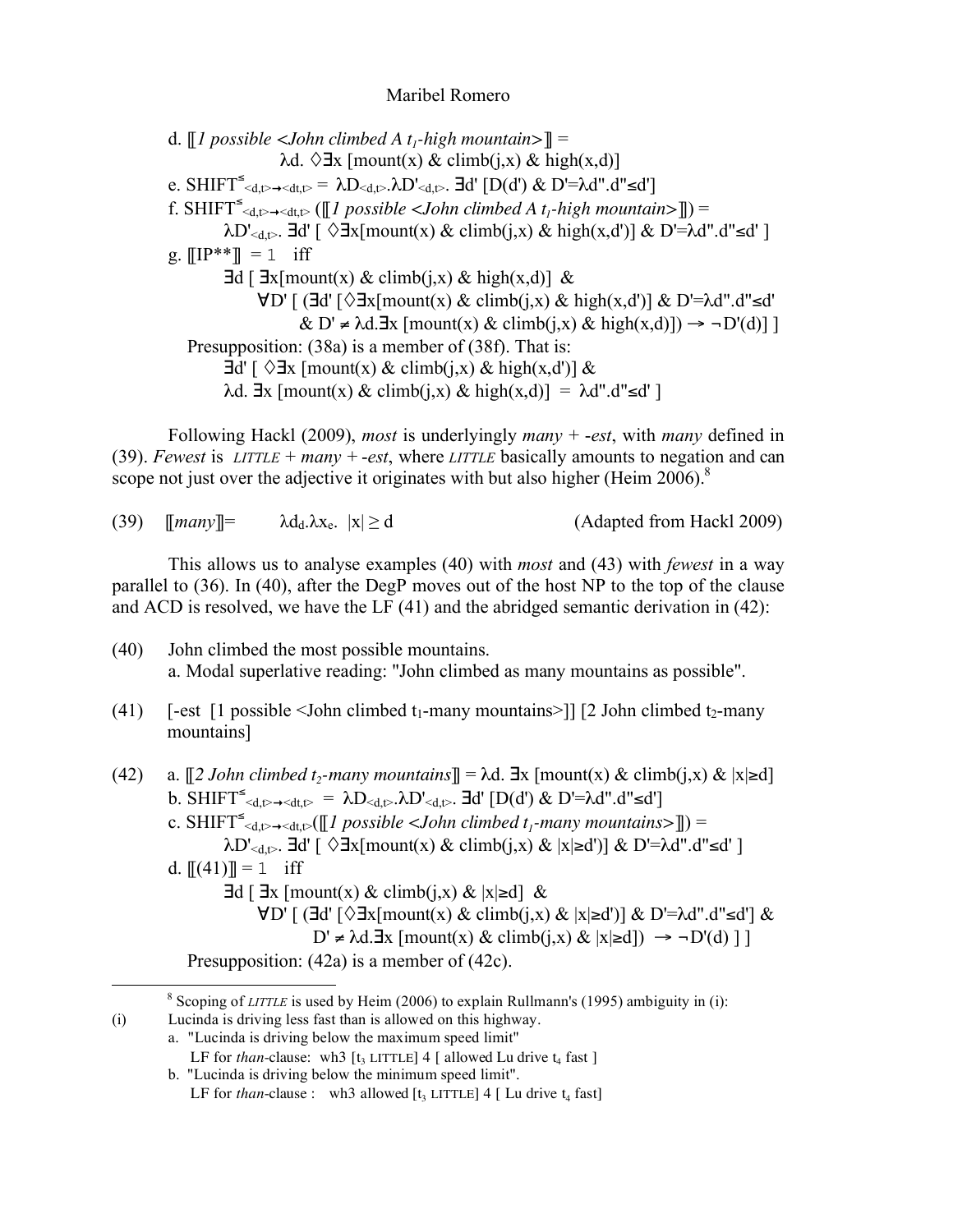#### *Decomposing Modal Superlatives*

(43) is treated in a parallel way, with one important difference. The shifters (18d) and (38e)/(42b) turned (sets of) degree points into (sets of) the corresponding *upperbound* degree sets or intervals: e.g. 2m was converted into λd".d"≤2m. But now we need to turn each degree point into the corresponding *lower-bound* degree set or interval. For example, if John is required to climb a minimum of five mountains, the set of degree points that he is allowed not to climb is {6, 7, 8, 9, ...} and the result after shifting should be {λd".d"≥6, λd".d"≥7, λd".d"≥8, λd".d"≥9, ...}. This is so because we need to compare each allowed degree interval with John's actual interval in (45a), which is lower-bound. The new shifter is defined in (45b). The rest of the computation proceeds as before.<sup>9</sup>

- (43) John climbed the fewest possible mountains.
- (44)  $[-est]$  [1 possible  $\leq$ LITTLE John climbed t<sub>1</sub>-many mounts $>$ ]] [2 LITTLE John climbed  $t_2$ -many mounts]
- (45) a.  $\llbracket 2$  *LITTLE John climbed t<sub>2</sub>-many mountains* $\llbracket =$  $\lambda$ d.¬∃x[mount(x) & climb(j,x) & |x|≥d] b.  $SHIFT^{\geq}_{d,t\geq t\leq dt,t>} = \lambda D_{\leq d,t>}.\lambda D'_{\leq d,t>}$ .  $\exists d' [D(d') \& D'=\lambda d''.d']$ c. SHIFT<sup> $\geq_{d,t\geq\text{-}d,t\geq\text{-}}$  ([[*l* possible <LITTLE John climbed  $t_1$ -many mountains>]]) =</sup>  $\lambda$ D'<sub><d,t></sub>. **∃d'** [  $\Diamond \neg \exists x$ [mount(x) & climb(j,x) & |x|≥d')] & D'= $\lambda$ d".d"≥d' ] d.  $[[(44)] = 1$  iff ∃d [¬∃x [mount(x) & climb(j,x) & |x|≥d] &  $\forall D'$  [ ( $\exists d' \{\Diamond \neg \exists x \{mount(x) \& climb(i,x) \& |x| \geq d'\}] \& D' = \lambda d'' \cdot d'' \geq d'$ ] &  $D' \neq \lambda d. \neg \exists x \; [mount(x) \& climb(j,x) \& |x| \geq d]) \rightarrow \neg D'(d) \; ]$ Presupposition: (45a) is a member of (45c).

#### **4. Some Failed Attempts with the 3-place Lexical Entry -***est*

Could one use the same idea –that *[possible ...]*, and not an indexical C, is the complement of -*est*– while using the 3-place entry of the superlative morpheme, repeated below without presuppositions? This section briefly sketches two possibilities, explaining what would need to be assumed and why they ultimately fail.<sup>10</sup>

(46) 3-place lexical entry:  $[-est] = \lambda Y_{\leq e, t>} \lambda P_{\leq d, e t>} \lambda x_e$ . **Ed** [ P(d)(x) &  $\forall y \in Y$  [ $y \neq x \rightarrow \neg (P(d)(y))$ ] ]

### **4.1. Scoping 3-place -***est* **inside the Host NP**

A first possibility would be to make 3-place -*est* take scope within its host NP, as we saw

 <sup>9</sup> The use of the right shifter  $-SHIFT<sup>{s}</sup>$  vs. SHIFT<sup> $\succeq$ </sup> for each configuration is secured by the presupposition of 2-place -*est* in (34), and/or, more generally, by a principle that prohibits comparison between cross-polar degree sets/intervals, cf. (i) (Kennedy 2001). Note, furthermore, that a lower-bound shifter parallel to (45b) would be needed for comparatives in languages where the LF (ib) in footnote 8 is expressed by a definite free relative (see also footnote 3).

<sup>(</sup>i) ? Alice is shorter than Carmen is tall.

<sup>&</sup>lt;sup>10</sup> For detailed discussion of analyses with 3-place *-est* and their problems, see Romero (in prep.).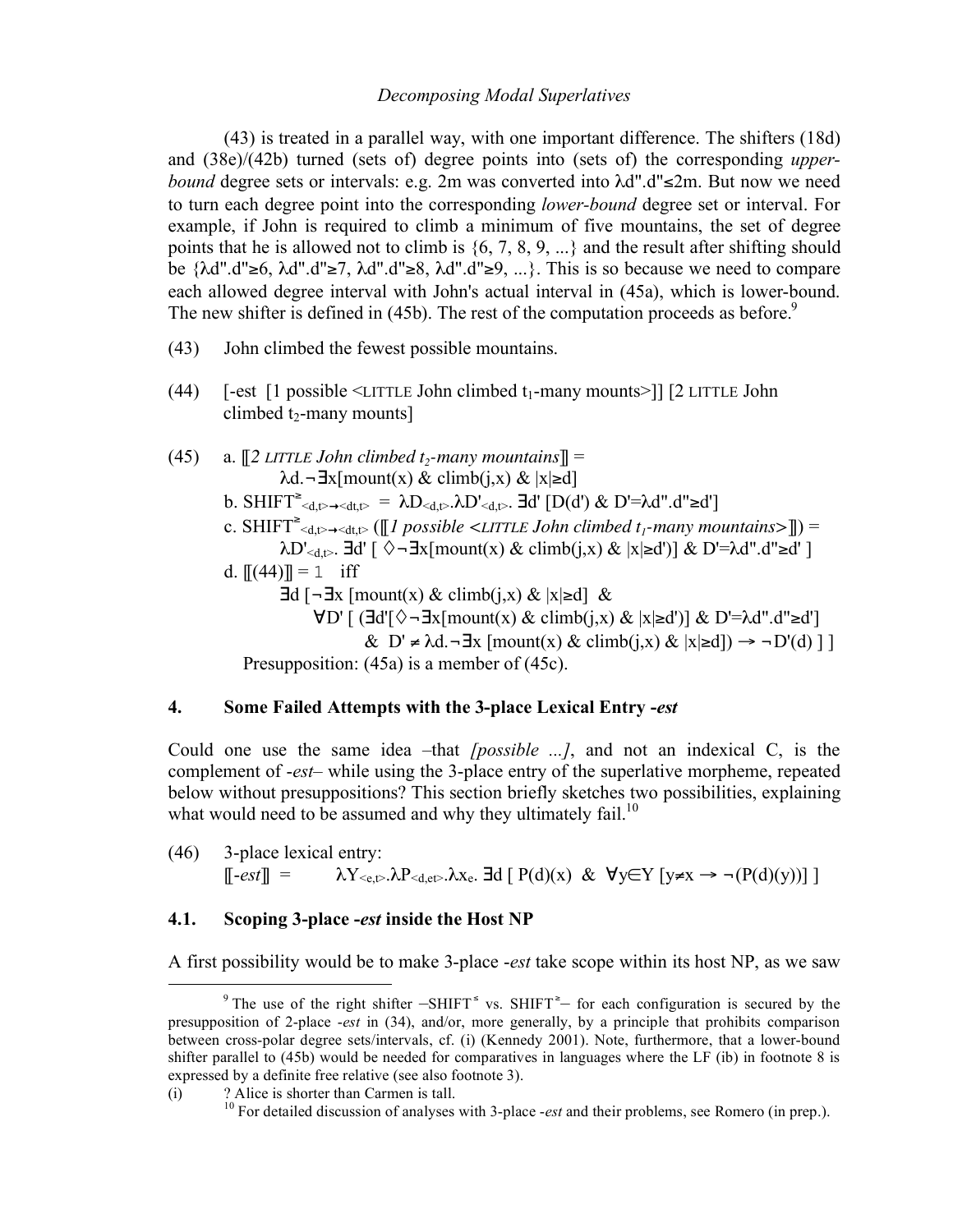for the absolute reading in §2.1. Note that, given (46), the DegP *[-est possible (...)]* needs to combine with a sister of type <d,et>. Since we need to end up selecting the smallest amount allowed in (47), let us make the sister constituent correspond to the two place property  $[\lambda d_d, \lambda n_e]$  amount(n)  $\& \neg \text{large}(n,d)]$ , where amounts would be considered a sort of individuals (type e). The LF would roughly look as in (48), where a covert predicate LARGE would need to be posited. Assume, further, that *[possible (...)]* can be somehow resolved to the comparison class in (49b) and that *many* expresses  $\lambda d_d \lambda x_e$ ,  $|x|=d$ . The resulting truth conditions (ignoring presuppositions) would be (49c), paraphrased in (50).

- (47) John climbed the fewest possible mountains.
- (48) John climbed [A mountains IN [A [-est possible  $(...)$ ] 1 [[t<sub>1</sub> LITTLE LARGE] AMOUNT]]]
- (49) a.  $\llbracket l \rrbracket / t_1$  *LITTLE LARGE] AMOUNT* $\llbracket l \rrbracket = \lambda d_d \lambda n_e$ . amount(n) &  $\neg \text{large}(n,d)$  $b.$  [*possible (...)*]  $\lambda n'_{e}$ .  $\Diamond$  ¬  $\exists y \exists d$  [mountains(y) & |y|=n' & climb(j,y) & large(n',d)] c.  $[(48)] = 1$  iff  $\exists$ x [mountains(x) & climbed(j,x) &  $\exists$ n [|x|=n &  $\exists d$   $\lceil \neg \text{large}(n,d) \& \forall n' \in \lceil possible (\dots) \rceil$   $\lceil n' \neq n \rightarrow \text{large}(n',d) \rceil \rceil$
- (50) "Out of the amounts such that it is possible for John to fail to climb that amount of mountains, there is a mountain-sum that John climbed whose cardinality is the smallest of those amounts."

These truth conditions are two weak. In a scenario where the mininum required is to climb 10 mountains and John happens to climb exactly 15 mountains, sentence (47) is judged intuitively false, since John climbed more than that minimum. But the truth conditions in (49c) predict it to be true: since there exist a mountain-sum of cardinality 15 climbed by John, there also exists a mountain-sum of cardinality 10 climbed by John, that is, a mountain-sum climbed by John whose cardinality is the minimum required.

# **4.2. Scoping 3-place -***est* **out of the Host NP**

A second possibility would be to use some of the ingredients in (48) but to scope 3-place -*est* out the host NP, as in the relative reading in §2.2. This would give us the LF in (52). Several problems plague this avenue. First, for -*est* to combine properly, its LF sister would have to denote the  $\le d, et\ge$  property in (53a), but it is not clear how to generate this property (in particular, the argument slot  $\lambda n_e$ ) from the LF syntax. Second, once we allow for this  $\lambda n_e$  slot and we combine *-est* with its sister, we end up with the final denotation in (53c), which has a spurious  $\lambda n_e$ ; we would need to do something with it, perhaps bind it with an ∃-closure. Finally, if we let the DegP *[-est possible (...)]* scope that high and make all these allowances to generate the modal superlative reading, one would expect DegP to also be able to move to the position immediately under *John*. This would derive a relative reading comparing mountain-climbers and their achievements: (54). But this is not a possible reading of sentence (51). Thus, these assumptions would overgenerate.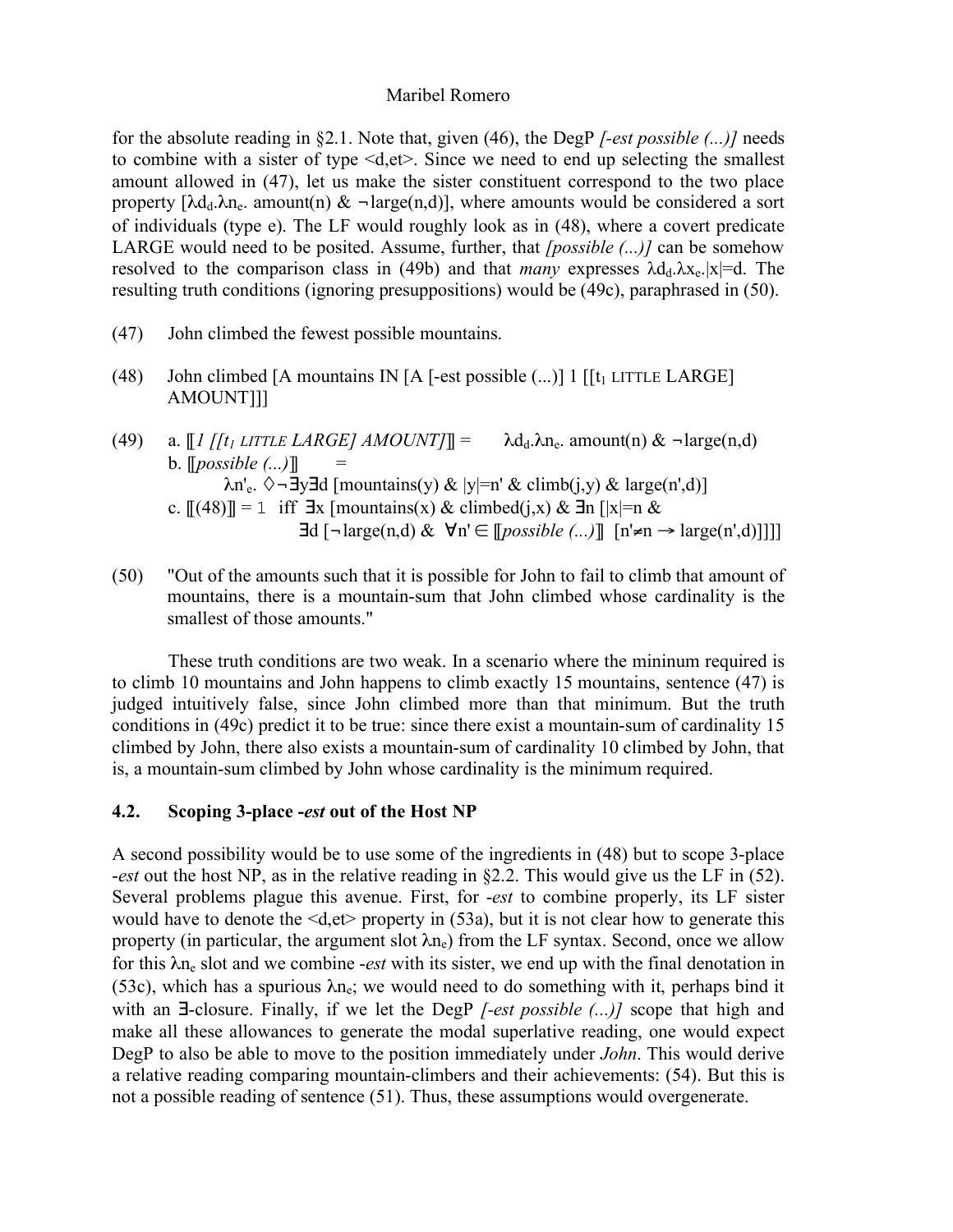- (51) John climbed the most possible mountains.
- (52)  $[-est possible (...)]$  1 John climbed [A mountains IN A [[t<sub>1</sub> LARGE] AMOUNT]]
- (53) a.  $\llbracket l$  John climbed [A mountains IN A [[t<sub>1</sub> LARGE] AMOUNT]]] =  $\lambda$ d<sub>d</sub>.λn<sub>e</sub>. amount(n) & large(n,d) & ∃x [mountains(x) & climb(j,x) & |x|≥n]
	- $b.$  [*possible (...)*]  $\lambda n'_{\rm e}$ .  $\Diamond \exists y \exists d$  [mountains(y) & |y|≥n' & climb(j,y) & large(n',d)]
	- c.  $[(52)] = \lambda_{n_e}$ . ∃d [amount(n) & large(n,d) & ∃x [mountains(x) & climb(j,x) & |x|≥n] & ∀n' ∈ [[*possible (...)*]] [n'≠n → ¬(amount(n') & large (n',d) & ∃x  $[\text{mountains}(x) \& \text{climb}(i,x) \& [x| \geq n']$ ]
- (54) Missing relative reading with respect to mountain-climbers:
	- a. LF: John [-est possible  $(...)$ ] 1[ climbed [A mountains IN A [[t<sub>1</sub> LARGE]] AMOUNT]] ]
	- b. Paraphrase: "Out of the mountains climbers for whom it is allowed to climb some amount of mountains, John is the one for whom the greatest achievement –the largest mountain amount– is allowed."

# **5. Concluding Remarks**

A compositional analysis of the modal superlative reading has been proposed using the 2 place lexical entry for -*est* in (34), with the following results.

First, the proposed account allows us to reconcile the two restrictions initially observed. On the one hand, the locality requirement follows from the fact that *[-est [possible*  $\blacktriangle$ *<sub>ACD</sub>]]* is a syntactic unit, where *[possible*  $\blacktriangle$ *<sub>ACD</sub>]* is the complement of -*est*. If *[possible*  $\blacktriangle$ <sub>*ACD</sub>]* is not postponed, it remains in situ as direct complement of -*est* and no</sub> adjective can intervene between the two, deriving English (10)-(11). Applying the same analysis to German (9), *[-st möglich*  $\triangle_{ACD}$ *]* is the DegP of *gross* 'large'. Thus, we have one noun modifier *gross*+DegP and not two, which explains the single agreement suffix. On the other hand, the proposed account partly derives the behaviour of postnominal *possible*. If *possible* is postposed, it must be "heavy", introducing a reduced Relative Clause (RC) with an elided IP. A reduced RC with ellipsis can in principle be interpreted as ranging over degrees (= modal superlative reading), or as ranging over individuals (=regular modifier reading). However, it seems that, independently of -*est*, reduced RCs ranging over individuals do not toletate IP ellipsis: (55a,b) are acceptable, but ellipsis leads to unacceptability in (55c). I leave this interesting issue for future research.

- (55) a. I bought a present that it was possible for me to buy.
	- b. I bought a present possible for me to buy.
	- c. \* I bought a present possible.

Second, the proposed analysis uses LF structures independently motivated for superlatives and degree constructions. The key ingredients are: (i) 2-place lexical entry -